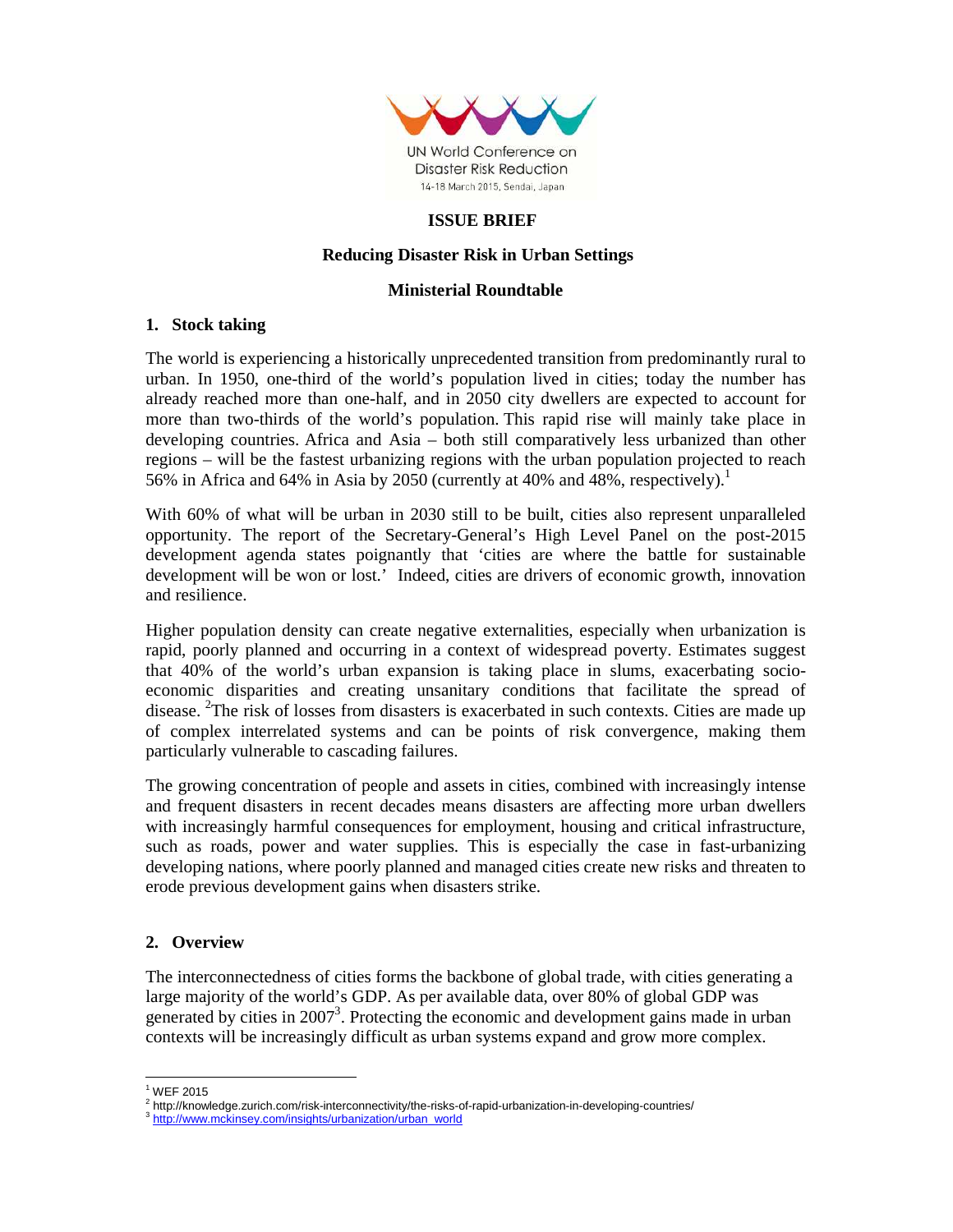The volume and pace of urban growth anticipated over the next 10-15 years offers an opportunity to avoid past development mistakes and reflect resilience in policy, planning, design and investment decisions that will ultimately shape the long-term physical, social, and environmental urban landscape. But action must be taken swiftly.

National governments can work with, and build on, the knowledge of local officials to ensure that new economic investments, infrastructure projects and social programs contribute towards reducing existing disaster risk, preventing new risk, and building the resilience of the urban economy and population.

In the last decade since the adoption of *Hyogo Framework of Action 2005-2015* (HFA) the issue of local resilience has generated great momentum. International partnerships and campaigns have spearheaded on providing urban solutions that are adaptable. To date, one of the most successful effort to raise awareness on local risk reduction has been the 10 Essentials of UNISDR's Making Cities Resilient Campaign<sup>4</sup>. In 'localizing' the five priorities of the HFA, the 10 Essentials have shone a spotlight on the importance of reflecting cities' needs and challenges in international and national level policies and frameworks, thus helping to pave the way for the set of post-2015 agenda to call out urban-specific goals.

It is now widely recognized that actors must come together to realise holistic urban development approaches for delivering sustainability and resilience. The urban future relies on a cross-sector and multi-level approach. Integrated urban and territorial planning, risk management, and governance, will have to be coupled with resource and energy efficiency, sustainable consumption and production and inclusive economic growth. Additionally, cityto-city learning will have to be harnessed as an important source of knowledge.

Still, some of the looming issues that need to be addressed include the resilience of a city's built (or physical) environment (or structure) and critical infrastructure - its housing, institutional buildings, businesses, schools, hospitals, electricity, public transportation, sanitation, telecommunications, protective infrastructure and so forth. The condition and resilience of the built environment not only determines the city's resilience to disasters but also its quick functional, institutional and economic recovery. Availability and quality of infrastructure are at the core of many of the challenges faced by rapidly urbanizing cities in developing countries. As cities in developing countries are expanding rapidly, it is likely that infrastructure will not be able to keep pace with their growth nor the increased exposure to natural hazards.

Most governments are under budget constraints and many developing countries already spend a large proportion of their income to meet the basic needs of their population. Consequently, cities are looking for public-private collaboration to involve the private sector in the financing, design, construction and maintenance of infrastructure. However, to enable effective public-private collaboration at the city level requires factors such as transparency and the availability of accurate data to allow risk assessments needs to be considered. Publicprivate collaboration is a way for cities to identify where cooperation can address problems that neither municipalities nor the private sector can solve alone and both will have a major role to play.

l,

<sup>4</sup> http://www.unisdr.org/campaign/resilientcities/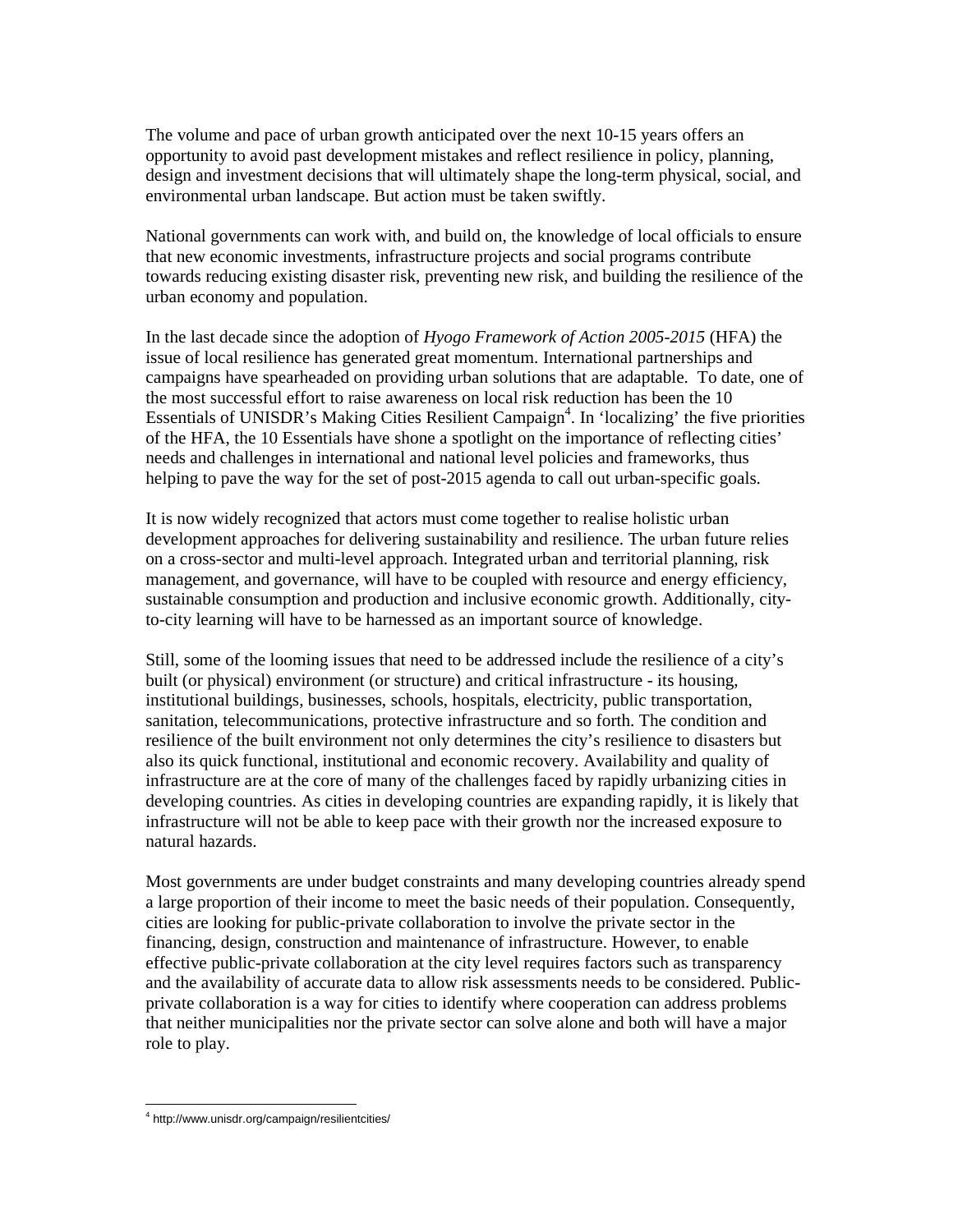Social environment is an important factor in both creation as well as reducing risks in cities and urban settings. It is evident today that social issues such as poverty, employment, violence and migration play a direct role in causing various types of vulnerabilities in particular in cities.

Another factor driving rapid urbanization in emerging economies is rural-urban motivated by the prospect of greater employment opportunities and the hope of a better life in migration social issues and parameters cities. In many developing countries, migration from rural areas to cities may also be driven by extreme weather as well as severe but frequent disasters leading to land degradation and desertification, thereby rendering agriculture less productive.

The rapid, inadequate and poorly planned expansion of cities in developing countries is also leaving urban populations highly exposed to the effects of natural hazards which will likely be aggravated by climate change. If well managed, urban planning, can act to prevent risk by guiding settlement in safe areas and reducing vulnerability. The role of urban planning and policies aiming to improve access to water, sanitation, appropriate housing, good drainage systems, safe land, and the like is crucial. A city can work to address its problems of services and infrastructure, plan to have safe land available, work with and respond to the needs of all groups but especially to those of the most vulnerable, and guide urban growth along sustainable parameters to manage disaster risk.

Inadequacy and incompatibility of traditional disaster preparedness and response<sup>5</sup> approaches and tools in the increasingly complex urban set ups is another underlying factor. Most current disaster preparedness, response and recovery methodologies and tools are developed for rural areas. For successful urban disaster risk reduction, the existing approaches, methodologies and tools should be upgraded based on understanding and knowledge of needs and priorities of people, communities and institutions in cities and urban set ups.

Finally, encompassing all these issues is the capacity and mandate of local governments to address risks or monitor progress. Local governments are often at the frontlines of disaster risk management, as the most direct service providers to citizens. Roles of local governments vary by country and context, but they are critical partners to ensure that the specific drivers of risk in the local context are addressed appropriately. Decentralisation<sup>6</sup> to a certain extent has been able to fill this gap, however, care must be made to ensure that local governments can act as willing, interested, and sufficiently empowered towards urban resilience.

## **3. Way Forward**

 $\overline{a}$ 

Reinforcing commitments to a new, enhanced disaster risk reduction agenda presents a key strategic opportunity to ensure wider traction across the international system; increase capacity to support cities and address their concerns; and broaden the resource pool from which to ensure accountability, track and report results, and ultimately build safer more resilient cities throughout the world.

Climate change is expected to increase the frequency and intensity of hydro-meteorological and climatological disasters. There can be no sustainable development if development gains

<sup>5</sup> http://www.ifrc.org/en/what-we-do/disaster-management/preparing-for-disaster/risk-reduction/building-safer-and-resilientcommunities/

<sup>&</sup>lt;sup>6</sup> http://www.uclg.org/en/issues/decentralization-and-local-democracy